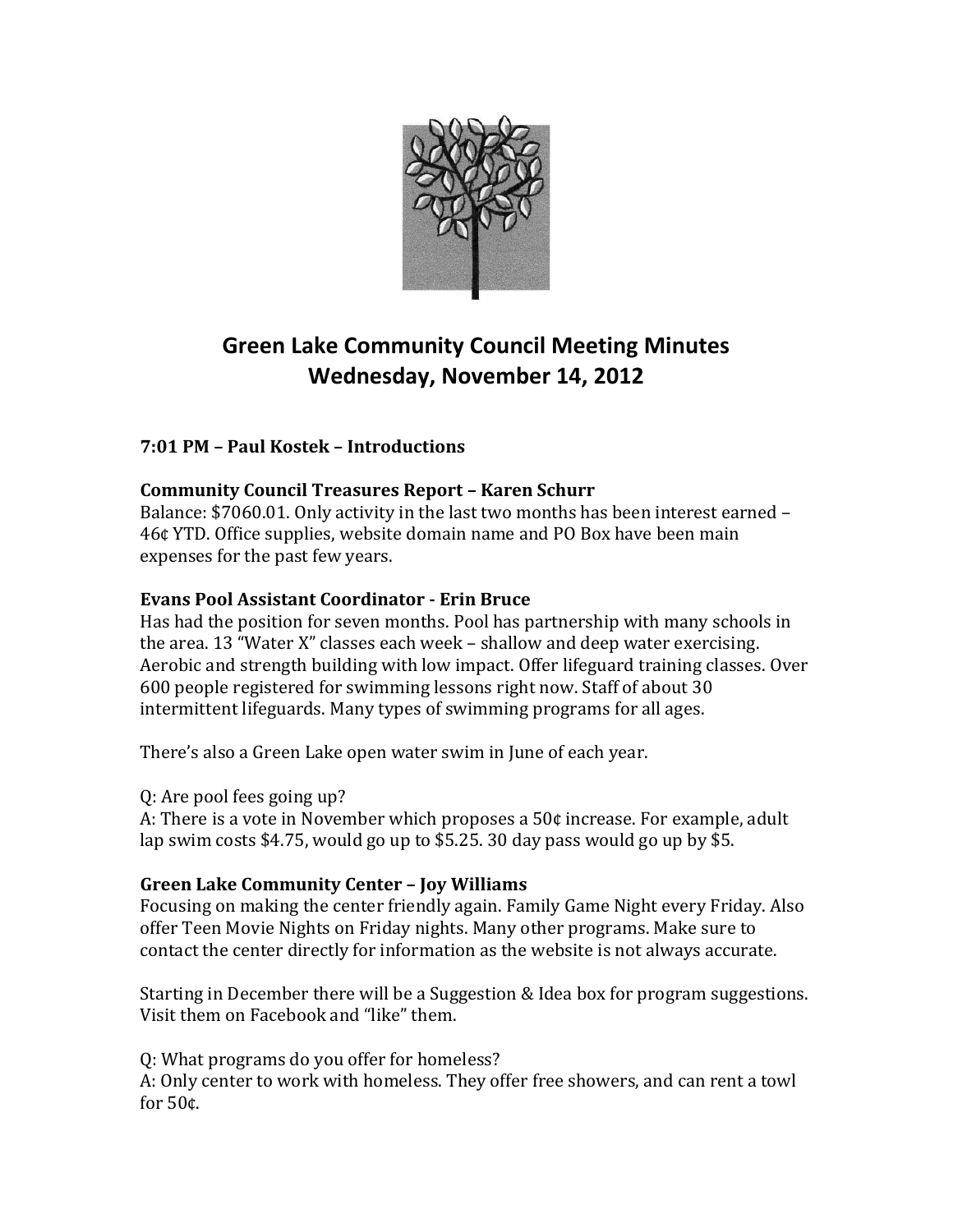Always feel free to call if you have questions.

## **Mayor's Safe Community Program – Fae Brooks** Seattle.gov/safe

Joint imitative lead by SPD and Mayor's Office. Just finished phase 1 – an outreach program to provided focused discussions with many in the community which usually don't connect with the police, outside of general law enforcement.

You can contact your local precinct and ask for a meeting.

Seattle.gov/safecommunities – Click on "north precinct" (for Green Lake) for more info.

#### **Neighborhood Street Fund – SDOT – Art Brochet**

\$4.5 million budgeted for projects. Deadline or applications is December  $17<sup>th</sup>$ . Then referred to the 13 district councils to recommend three for each district. Other steps in the process and will then go to the Bridging the Gap committee in June, 2013. They will then prioritize the list, and submit to the City Council and Mayor. Planning in 2014, construction in 2015.

Project proposals must:

- 1. Cost at least \$100,000
- 2. Be on the SDOT right-of-way
- 3. Be for a "built project" not studies

Q: Please explain the "green zones" on Ravenna

A: Will try… green zones are marked areas where cars and bikes may merge. There's also "bike boxes" which are right behind the stop bar at traffic lights. Bicyclists are encouraged to occupy the spot behind the stop bar. Assumed that bicyclists can accelerate faster than cars, so they can get across the intersection first.

#### Seattle.gov/NSF

## **Traffic Safety Improvements on Green Lake Way N – Brian Dougherty**

In 2010 the GLCC & Wallingford CC supported a study to extend the bike lane on Green Lake Wy. These are the results of the study.

Classified as "minor arterial". Street parking on east side of street. Currently has "sharrows". Pedestrian signal at Clogston. Previously there were two other marked crosswalks. Only had signs and paint. In 2004, city standards were changed and those crosswalks were removed at the time. Statistically, more pedestrians were hit at these types of crosswalk.

International studies have shown that: @20MPH, 90% chance of survival @30MPH 50% chance of survival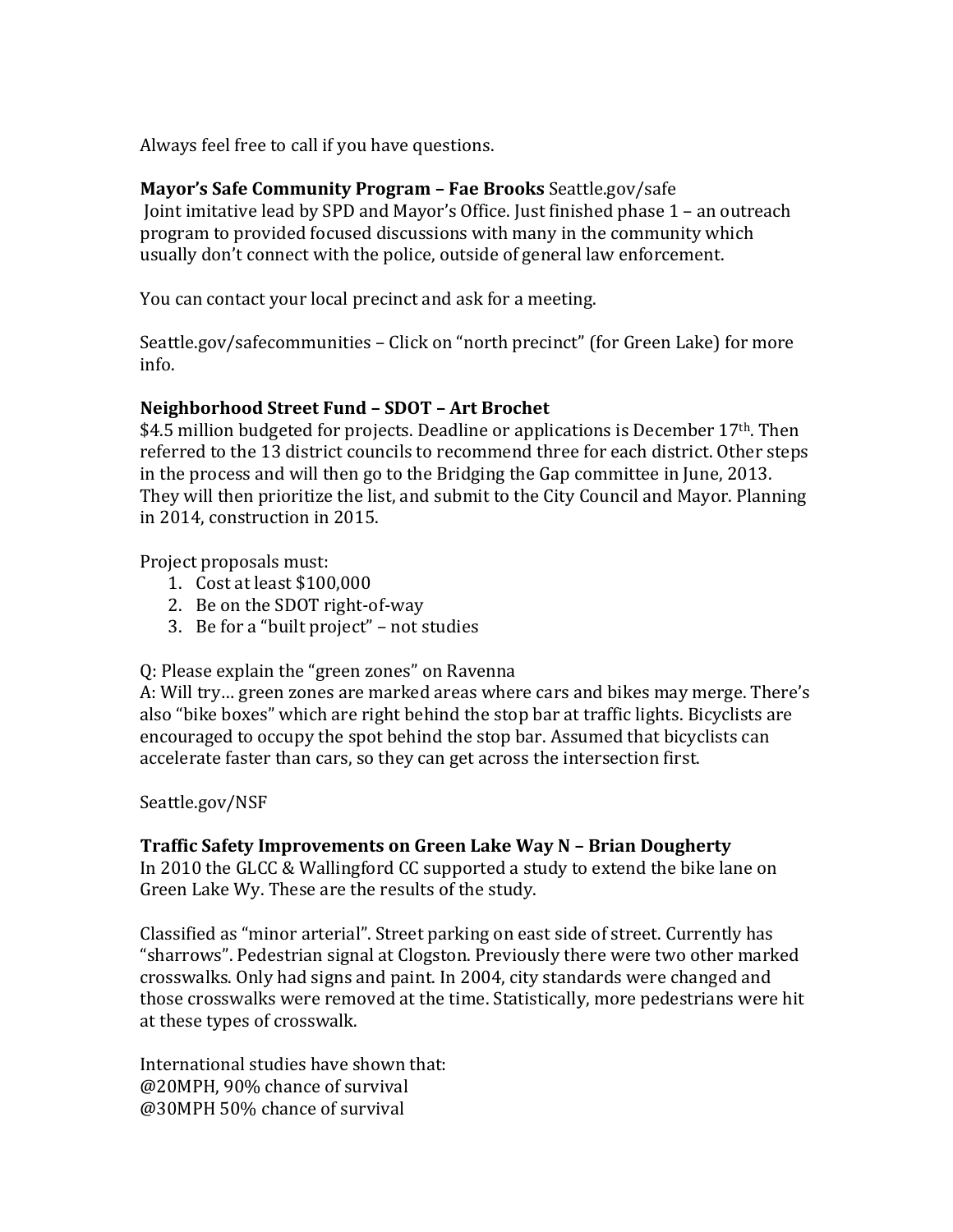#### @40MPH 10% chance of survivial

15 collisions in three years. North and Southbound traffic is roughly equal – just under 1000 vehicles per hour during peak.

Traffic volume has dropped 16% since 1961, when I-5 was built.

Three lane configurations work well for < 15000, sometimes at 15-20,000, over 20,000 "maybe"

Will be taking feedback over the next few months. A decision would be made early next year.

#### **Blanchet High School Lights Status – Lee Bruch**

Paul will be meeting with the President of the school to come to talk. Met with Blanchet last night. Two main groups – one to mitigate and another to deny the permit. Had an extremely productive talk with Blanchet. "First time that they've reached out so obviously to the neighborhood."

Still a lot of concern about their lighting proposal. "A lot is unmitagatble" – Livibility, frequency and intensity of use (proposal has been insistent on times) (New proposal being subtmitted this week), lights – visible from Maple Ridge to Phinney Ridge. Least covered item in the land use code is lighting. Want to introduce a change to this to the city, when this issue is resolved. Parking and traffic are other issues at hand.

For more information, contact [ConcernedBlanchetNeighbors@gmail.com](mailto:ConcernedBlanchetNeighbors@gmail.com)

Nine high schools do not have stadiums so this could become a big issue for other neighborhoods as well.

#### **Land Use Committee – Michael Cornell**

Sarah Picard, Mary Muller & Michael Cornell are starting a committee to review land use in the area as development is picking up. If you are interested in serving on the committee, please contact the council or Michael Cornell.

#### **Friends of Green Lake – Garet Munger**

New President/Chair of FOGL. Thanks to Gayle Garman for serving so many years in this position.

Update on some recent events on the lake. Recent closure because of toxic algae bloom. Growth of blue-green algae. In the past it has been related to the amount of phosphorus in the water. The algae is always present in the lake. It produces a gas bubble when blooming and creates a scum on the lake. September 28th a sample was taken to that was above the guidelines to be above the level for recreational use. On October 2nd the signs went up. More recent test results have also been high. On